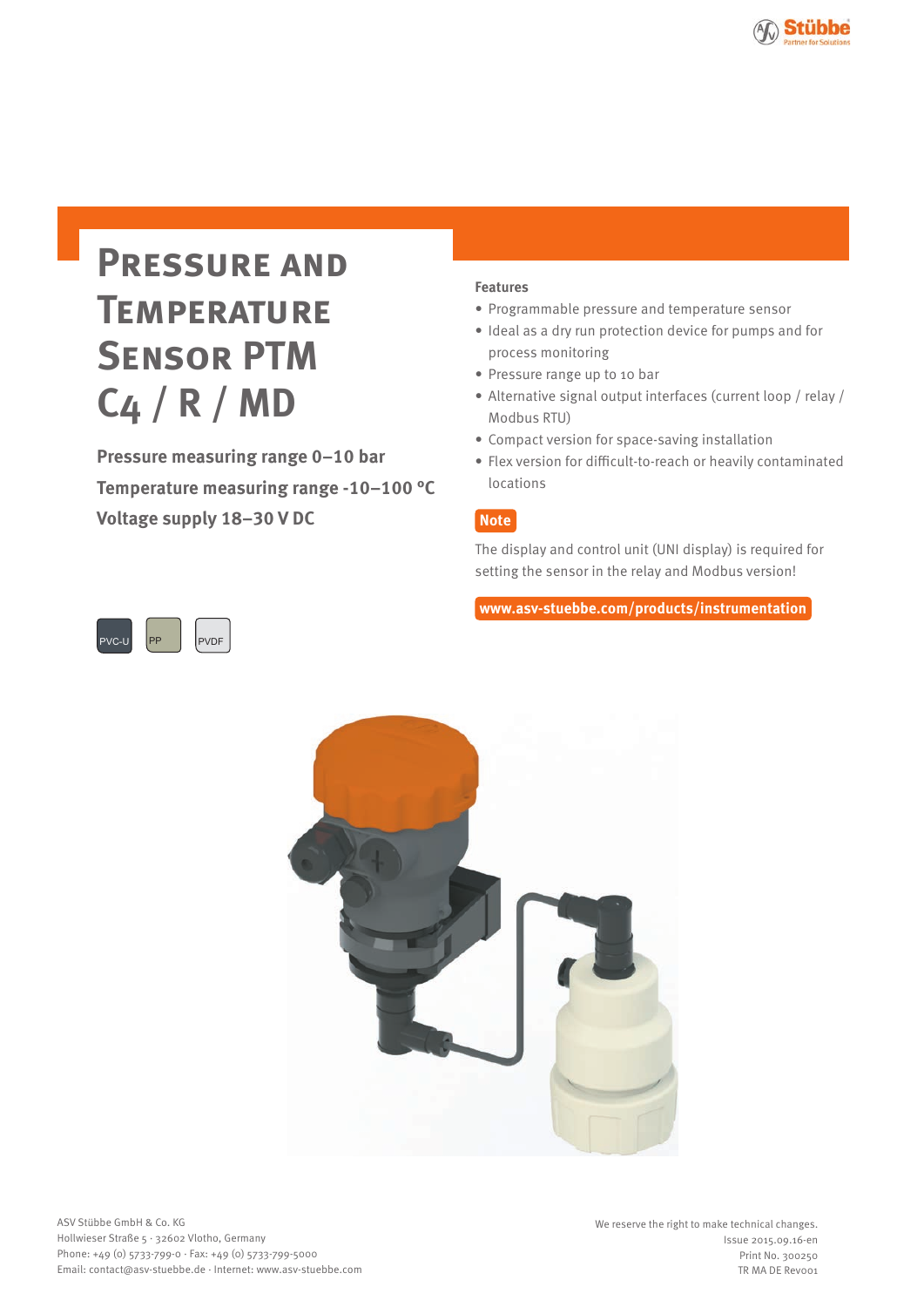

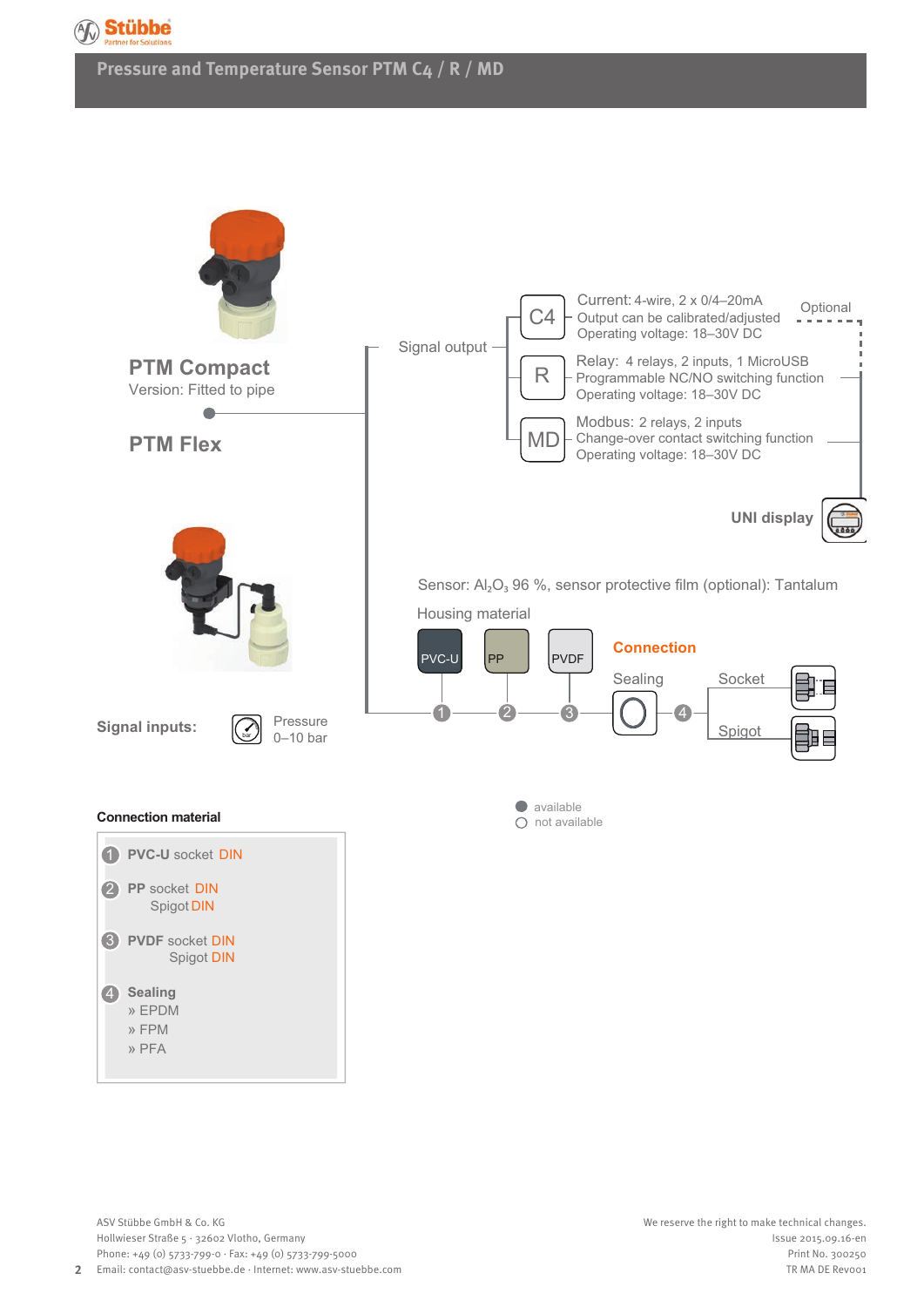

## **Application**

• The PTM can be used as a dry run protection device for pumps and for process monitoring. A sensor measures the temperature of the medium in addition to the pressure.

#### **Use**

- Pressure and temperature transducers for installation in pipes
- Comprehensive operating and display possibilities with relay output, 0/4–20 mA signal output or Modbus RTU connection

### **Function**

- The process pressure is registered by a ceramic transducer made of  $AL_2O_3$ . This system is additionally equipped with a temperature sensor. The values are converted in the connection housing.
- The output values can be indicated by the UNI display and/or transmitted via the respective outputs.
- Versions

C4:

The current module transmits pressure and temperature via normalised 0/4–20 mA signals.

R:

The relay module is equipped with four programmable relay outputs. It is particularly suitable for the direct control of sensitive plant components, e.g. for dry run protection of pumps.

MD:

The Modbus module enables data bus communication. It contains two additional freely programmable relay outputs which can be used for directly intervening in the process if necessary.

# **Type**

- PTM Compact as a compact one-piece variant
- PTM Flex with the connection housing separate from the sensor housing, connected by a 3 m long sensor cable

# **Interfaces**

• Signal output, current loop (C4):  $0/4 - 20$  mA

Output can be calibrated/adjusted

• Signal output, relay (R):

4 relays, 5 A / 230 V AC Programmable NC/NO switching function 2 inputs

- Signal output, Modbus RTU (MD): RS485 2 relays, 1 A / 30 V AC/DC
	- 2 DC isolated inputs
	-

# **Operation**

- $4$ -wire current version (C4): using the integrated potentiometer, optionally using the display and control unit (UNI display)
- Relay version (R): using the display and control unit (UNI display)
- Modbus RTU version (MD): using the display and control unit (UNI display), relay / inputs via Modbus RTU

# **Measured variables**

• Pressure and temperature

# **Device connection**

- Socket end for solvent welding (PVC-U): d32
- Fusion socket end (PVDF or PP): d32
- Fusion spigot end (PVDF or PP): d32

# **Voltage supply**

 $\bullet \, U = 18 - 30 \, V \, DC$ 

# **Cable connections**

- Cable outside diameter: 5–11 mm
- Nominal cross-section, voltage supply: 0.25 mm2
- Nominal cross-section, relay outputs: 0.5 mm2
- Nominal cross-section, gate inputs: 0.25 mm2
- Nominal cross-section, Modbus: 0.35 mm2

# **Materials, wetted parts**

- Sensor:  $AL_2O_3$  96 %
- Sensor housing: PVC-U, PVDF or PP
- Sensor seal: EPDM, FPM, PFA
- Union end and union nut: PVC-U, PVDF or PP
- Sealing: EPDM, FPM, PFA
- Optional sensor protective film: Tantalum

**3**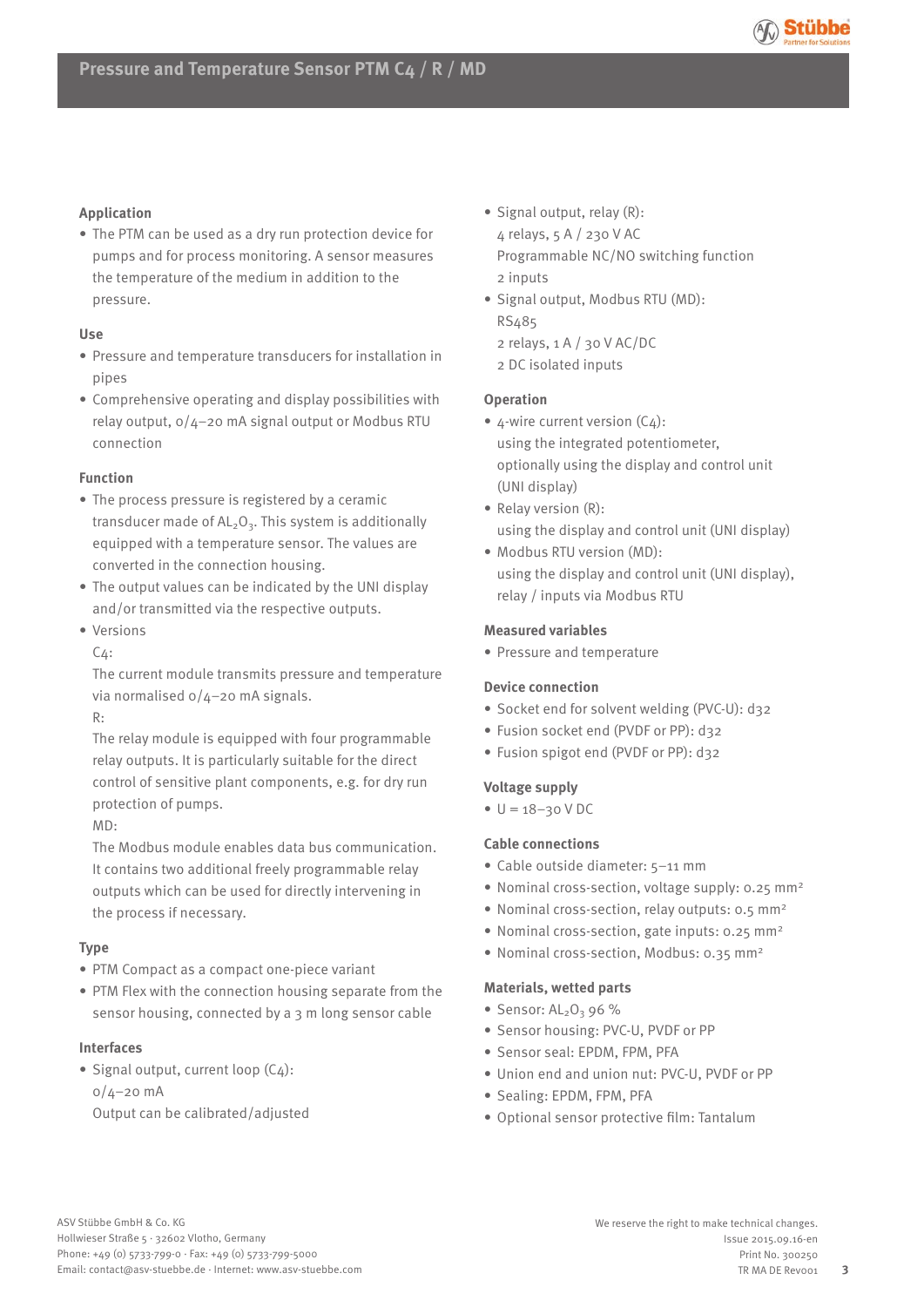

#### **Materials, not wetted parts**

- Housing: PP-GF
- Housing cover: PP-GF / PA transparent
- Cover seal: NBR
- Connection cable, sensor / display: TPE-V, UV resistant

#### **Weights**

- Basic weight: 0.6 kg
- Sensor cable: 0.1 kg/m

#### **Type of protection**

• IP 67

#### **Output behaviour**

- Power up: 10 s
- Step response (10–90%) < 300 ms
- Integration time: 0–60 s, adjustable

#### **Sensor data (pressure)**

- Measured variable: pressure
- Measuring range: 0–10 bar
- Precision: at 25 °C: ±1 % (of the maximum value)
	- at  $0-85$  °C: ±2.4 % (of the maximum value)
- Resolution: 1.0 mbar
- Maximum overpressure: 20 bar

#### **Sensor data (temperature)**

- Measuring range: -10–100 °C
- Resolution: 0.1 K

#### **Ambient conditions**

- Ambient temperature: -20–70 °C
- Atmospheric ambient pressure: 0.8–1.1 bar
- Relative humidity: 20–85 %

#### **Process temperature**

• See pressure and temperature diagram

#### **Process pressure**

• See pressure and temperature diagram

#### **Mounting position**

• As required

#### **Accessories**

• Display and control unit (UNI display)

#### **Display and control unit (UNI display)**

- Can be used for all measuring instruments of the UNI display platform (PTM, HFT or UFM).
- Housing: ABS
- Cover: PA, transparent
- Display: illuminated LCD
- Operation: 4-key function
- Front film: polyester
- Data logger function with date stamp
- Firmware update possible
- Parameter settings can be saved and transmitted to other sensors.
- Storage function on a microSD card
- Battery: CR1220, 3 V
- The display unit can be removed from the sensor housing after the settings have been made.
- The display unit is required for setting the relay and Modbus version.

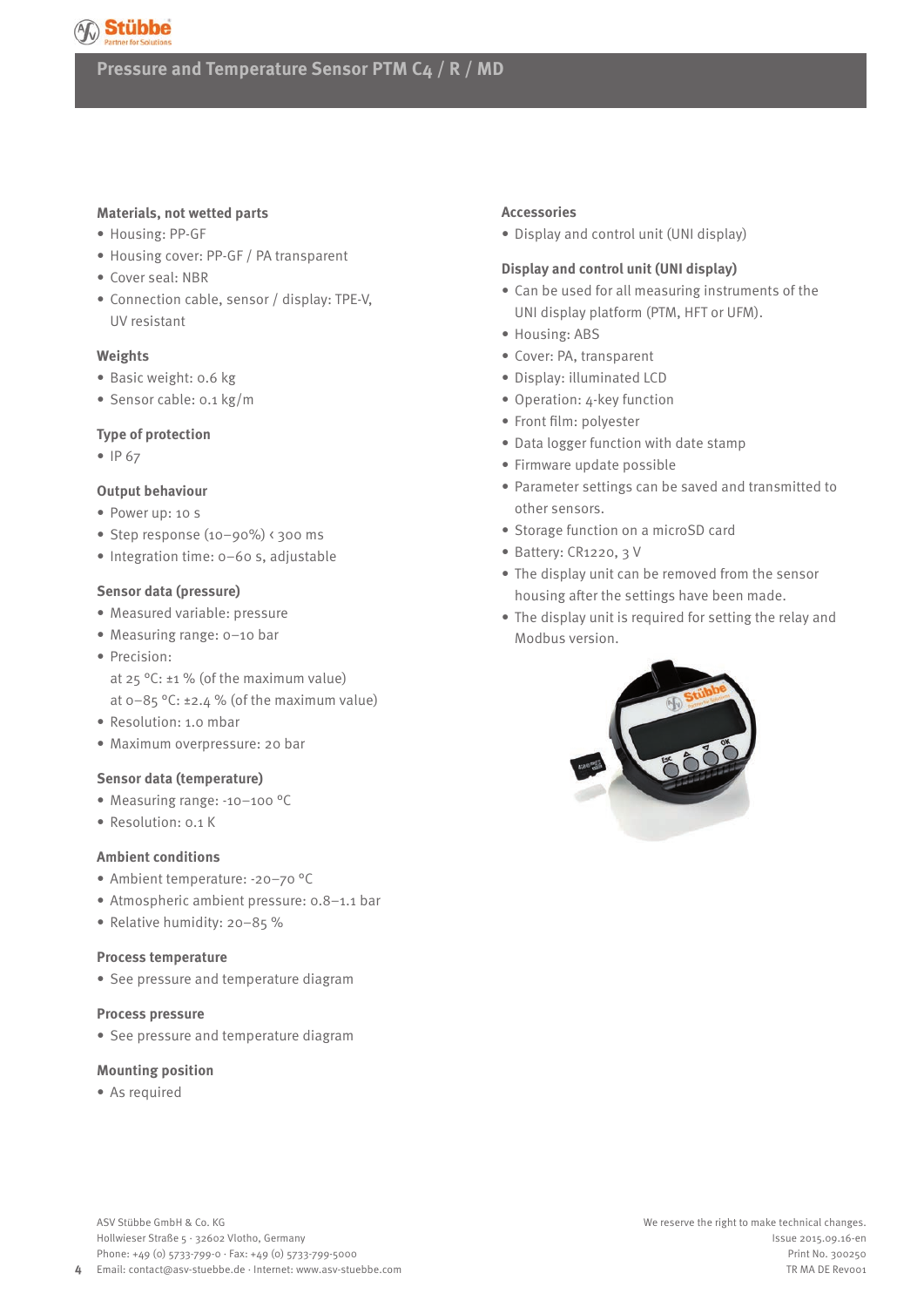

## **Ohmic resistance**





| D | Operating pressure |
|---|--------------------|
|   | Temperature        |
|   |                    |

**Pressure and temperature diagram**



**Pressure and temperature limits PVC-U**

The pressure/temperature limits of the materials are applicable for the stated nominal pressures and a computed operating life factor of 25 years.

The values are a guide for harmless media (DIN 2403), to which the valve material is resistant.

For other fluids please refer to the ASV resistance guide. The operating life of the wear parts depends on the conditions of use.

**5**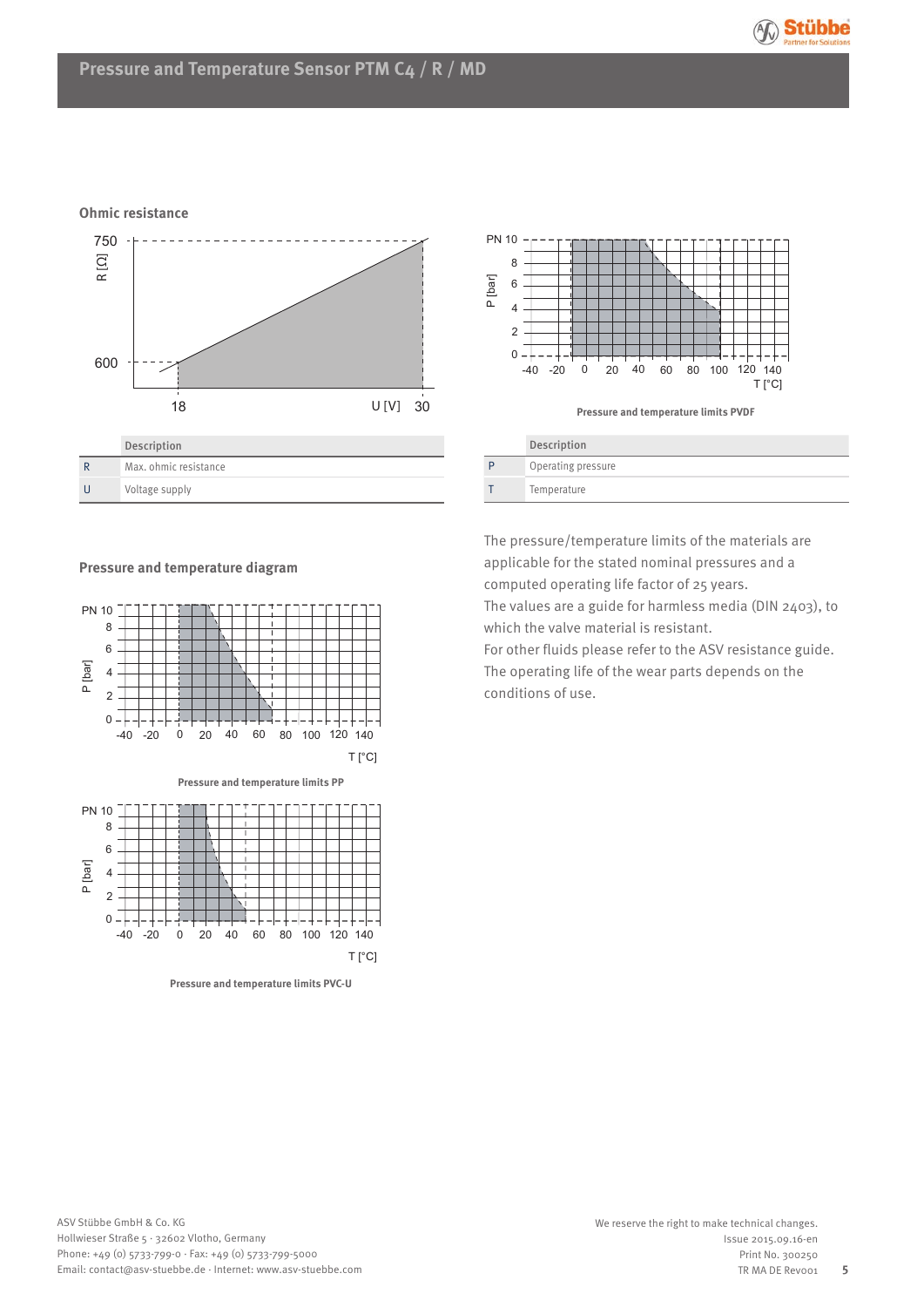

**PTM Compact**



**Terminal connection plan, relay version**



| No.            | Description        |
|----------------|--------------------|
| $\mathbf{1}$   | Housing cover      |
| $\overline{2}$ | Connection housing |
| 3              | Sensor housing     |
| 4              | Device connection  |
|                |                    |

#### **PTM Flex**

**6**



| No.           | Description        |
|---------------|--------------------|
| $\mathbf 1$   | Housing cover      |
| $\mathcal{P}$ | Connection housing |
| 3             | Sensor housing     |
| 4             | Device connection  |
| 5             | Sensor cable       |
| 6             | Mounting clip      |

Terminal Connection 18–30 V DC Voltage supply (18–30 V DC) 0 V DC Voltage supply (–) IN<sub>1</sub> Start button IN2 Stop button 1NO Relay 1 normally open contact 1COM Relay 1 COM 2NO Relay 2 normally open contact 3NO Relay 3 normally open contact 4NO Relay 4 normally open contact 2–4 COM Relay 2–4 COM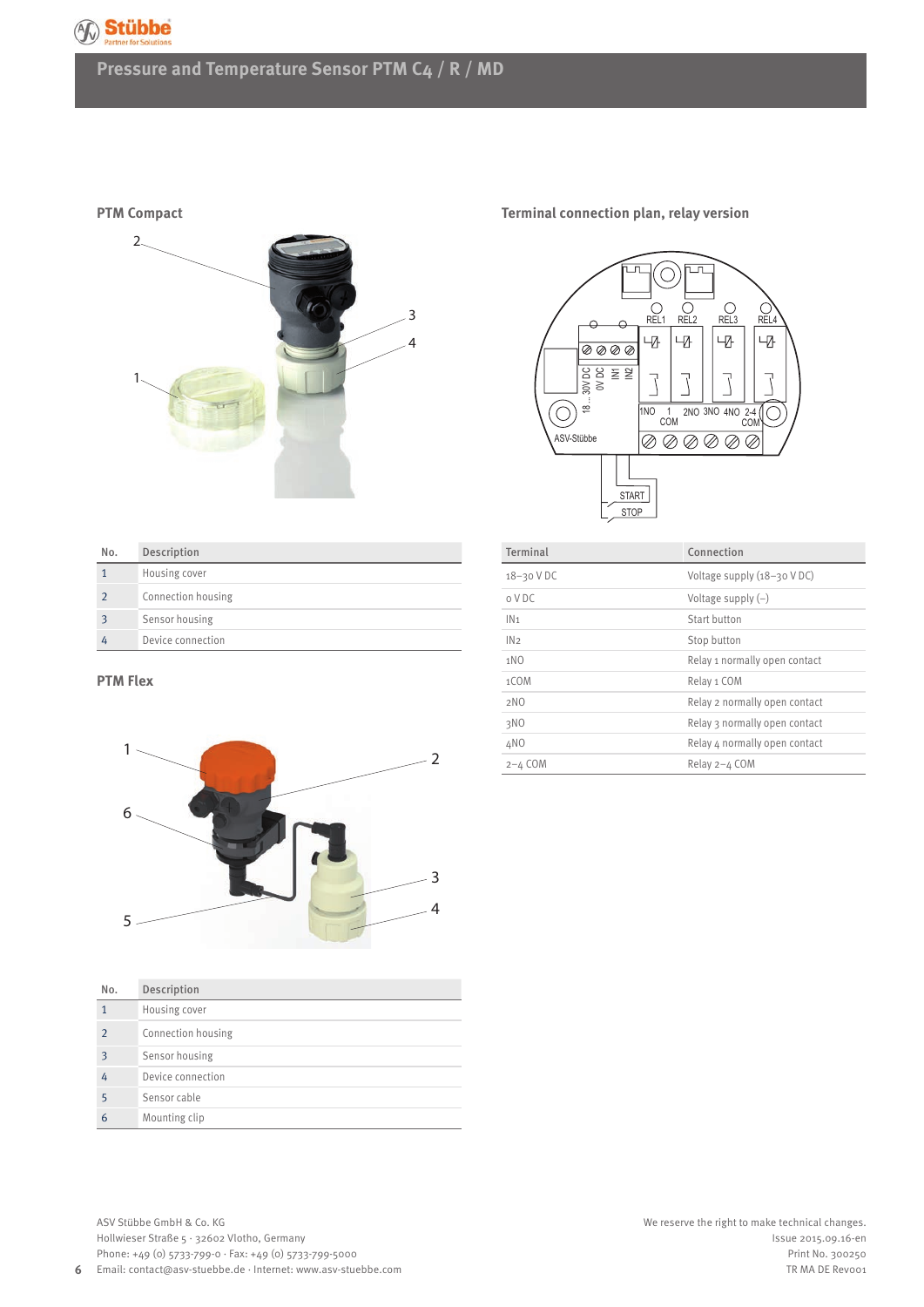



## **Terminal connection plan, 4-wire current version**

**Terminal connection plan, Modbus RTU version**



| Terminal            | Connection                    |  |  |  |
|---------------------|-------------------------------|--|--|--|
| Connector X3        |                               |  |  |  |
| PWR: 18-30 V DC     | Voltage supply $(18-30$ V DC) |  |  |  |
| PWR: o V DC         | Voltage supply $(-)$          |  |  |  |
| <b>Connector X1</b> |                               |  |  |  |
| $QUT_1$ : $Q-2QVDC$ | $0/4 - 20$ mA pressure        |  |  |  |
| $OUT_1$ : $o$ V DC  | Earth, pressure               |  |  |  |
| $QUT2: Q-2QVDC$     | $0/4$ -20 mA temperature      |  |  |  |
| $OUT_2$ : $OVDC$    | Earth, temperature            |  |  |  |

| Terminal                | Connection                                   |  |  |  |
|-------------------------|----------------------------------------------|--|--|--|
| Connector X2 / X4       |                                              |  |  |  |
| Plug-type connection    | UNI display                                  |  |  |  |
| Connector X5            |                                              |  |  |  |
| IN <sub>1</sub>         | Start button                                 |  |  |  |
| IN2                     | Stop button                                  |  |  |  |
| NO <sub>1</sub>         | Relay 1 normally open contact                |  |  |  |
| NC <sub>1</sub>         | Relay 1 normally closed contact              |  |  |  |
| COM <sub>1</sub>        | Relay 1 COM                                  |  |  |  |
| NO <sub>2</sub>         | Relay 2 normally open contact                |  |  |  |
| NC <sub>2</sub>         | Relay 2 normally closed contact              |  |  |  |
| COM <sub>2</sub>        | Relay 2 COM                                  |  |  |  |
| <b>Connector X7</b>     |                                              |  |  |  |
| PWR: 18-30 VDC          | External voltage supply<br>(inputs / relays) |  |  |  |
| PWR: oVDC               | External earth                               |  |  |  |
| Connector $X_3$ / $X_1$ |                                              |  |  |  |
| A                       | RS485 A                                      |  |  |  |
| R                       | RS485B                                       |  |  |  |
| PWR: +24 V              | Operating voltage supply, sensor             |  |  |  |
| PWR: GND                | Operating voltage supply, sensor<br>(earth)  |  |  |  |

#### **Pin assignment, 4 pole**



**7**